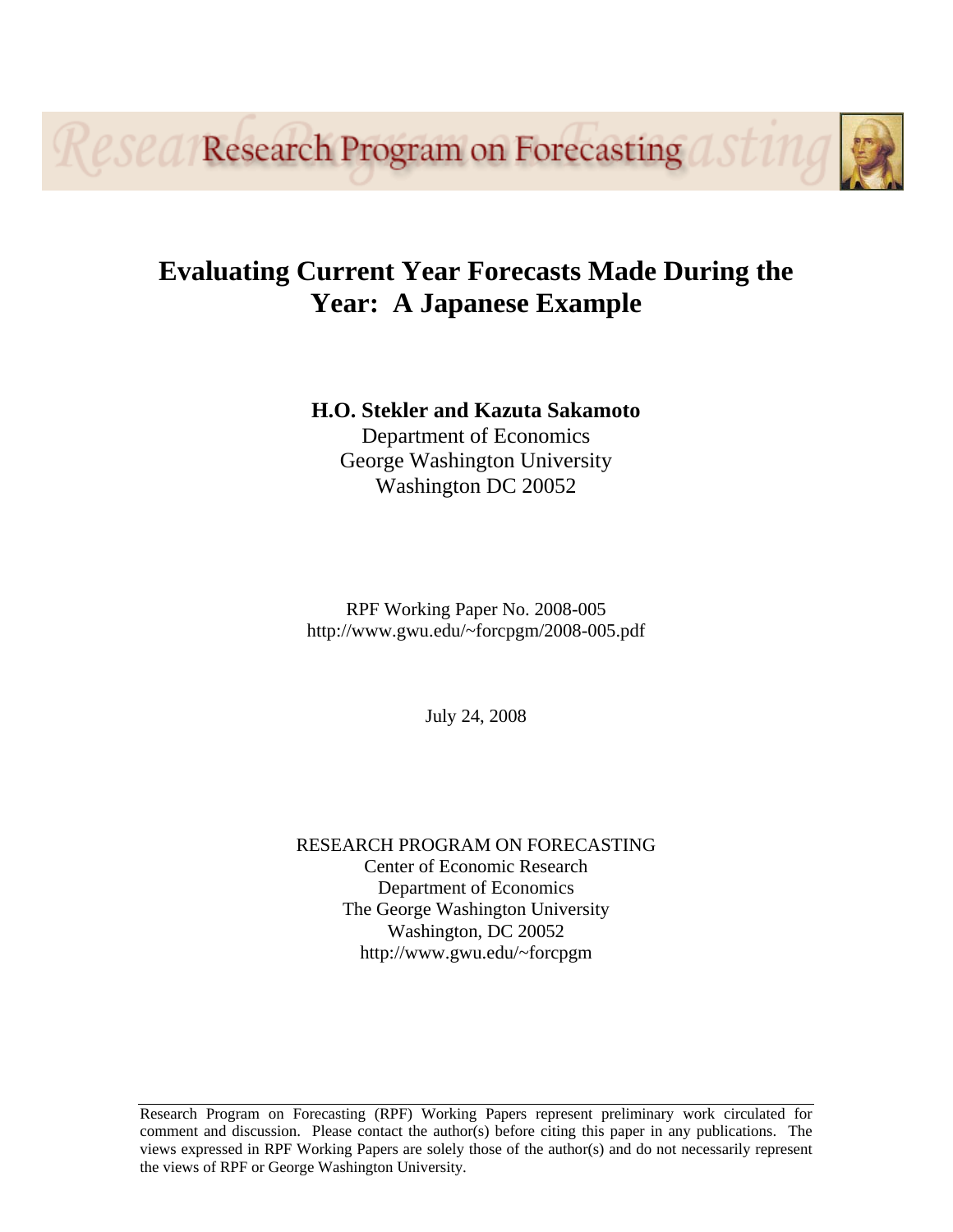# **Evaluating Current Year Forecasts Made During the Year:**

# **A Japanese Example**

# **H.O. Stekler\***

# **Kazuta Sakamoto**

Department of Economics George Washington University Washington DC 20052

## **ABSTRACT**

Forecasts for the current year that are made sometime during the current year are not true annual forecasts because they include already known information for the early part of the year. The current methodology that evaluates these "forecasts" does not take into account the known information. This paper presents a methodology for calculating an implicit forecast for the latter part of a year conditional on the known information. We then apply the procedure to Japanese forecasts for 1988-2003 and analyze some of the characteristics of those predictions.

Running title: Implicit forecasts

Keywords: Consensus, Implicit forecasts, Japanese forecasts

\* Corresponding author; email hstekler@gwu.edu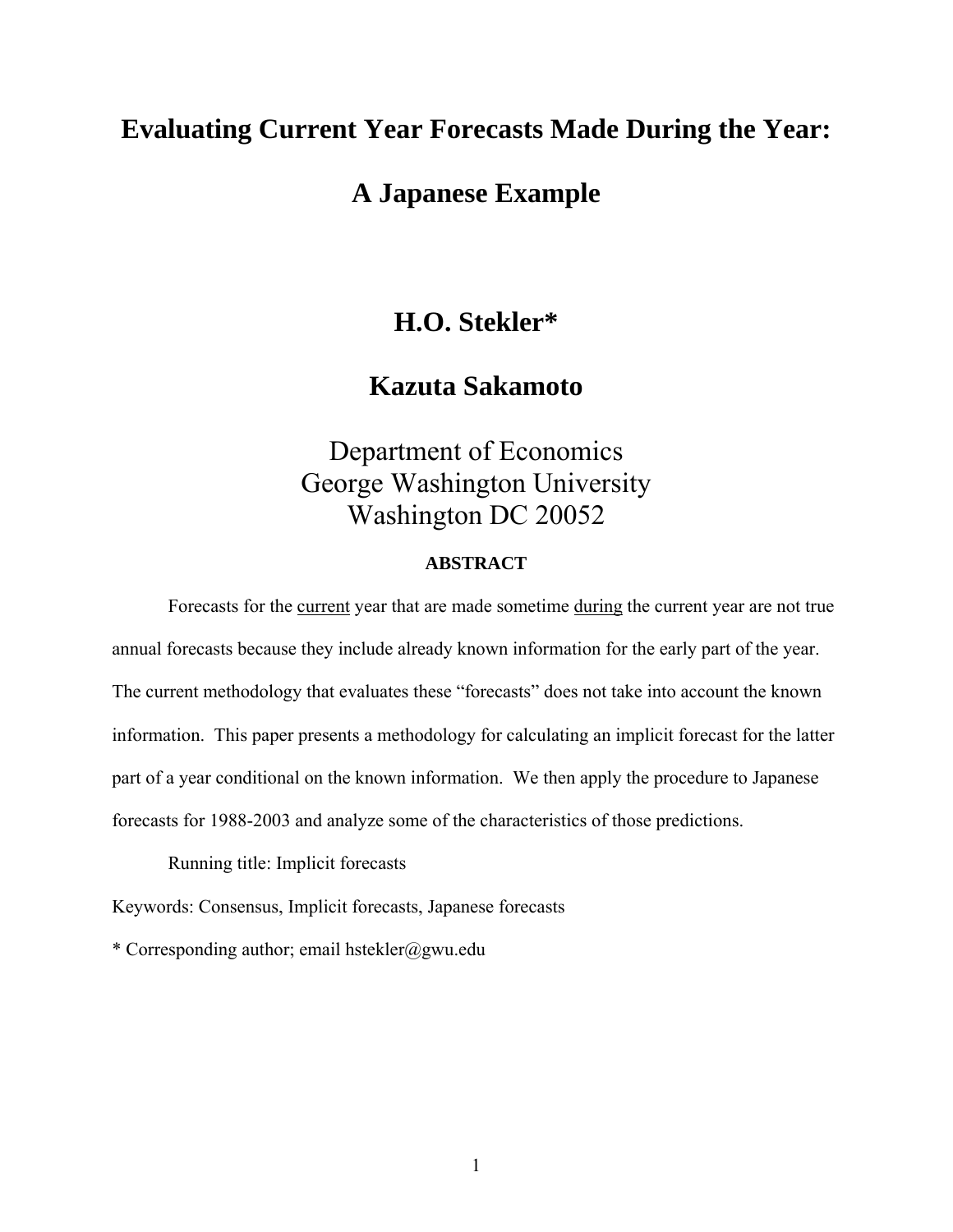#### **Evaluating Current Year Forecasts Made During the Year: A Japanese Example**

Many forecasts for the current year are made sometime during the current year. These are not true annual forecasts because they include already known information for the early part of the year. The current methodology that evaluates these "forecasts" does not take into account the known information and treats the statement as a true forecast. Assume that a "forecast" for the current year is made in the middle of the year, when estimates for the first half of the year are already available. Instead of treating the forecast for the year as one that has a six month horizon, one should calculate the implicit forecast for the second half of the year, conditional on the known information.

This paper presents a methodology for calculating this implicit forecast conditional on using the published forecast for the whole year and the actual data for the first half of the year. We then apply the procedure to Japanese forecasts made in the period 1988-2003 and analyze some of the characteristics of those predictions.

#### **I. Methodology: Estimating the Implicit Forecast**

<span id="page-2-0"></span> $\overline{a}$ 

The Japanese forecasts were all made in the early months of each calendar year, 1988- 2003. They refer to the performance of the Japanese economy during the fiscal year ending on Mar 31 of that calendar year. At the time the forecasts were prepared, the GDP data for the first half of the fiscal year were available, and we estimate an implicit GDP forecast for the second half of the fiscal year. This implicit forecast is obtained from the GDP forecast for the whole fiscal year and the actual GDP numbers for the first half of that year.<sup>[1](#page-2-0)</sup>

Let t be the current year and define real GDP for year t-1 as a summation of the four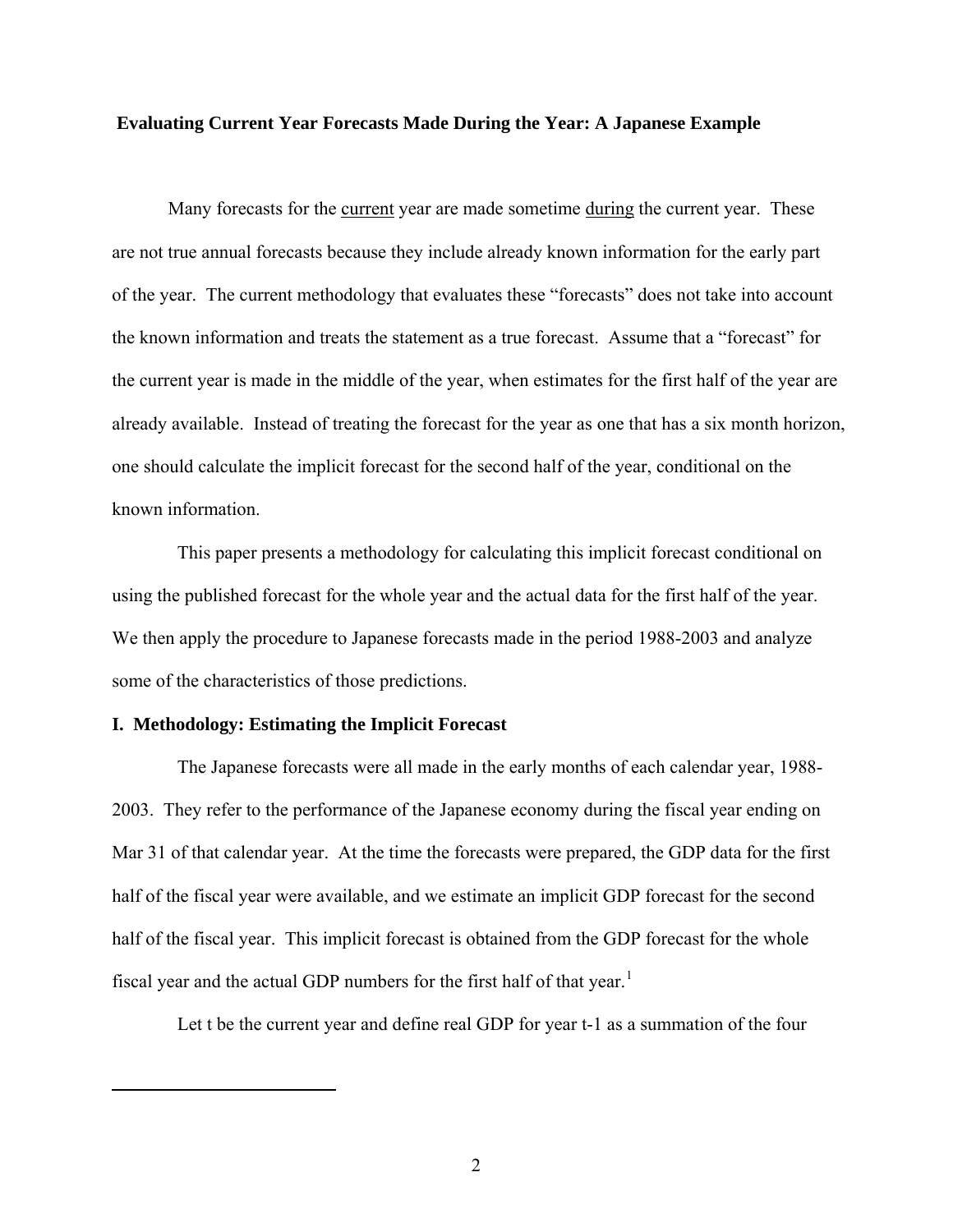quarterly values of GDP for that year:<sup>[2](#page-3-0)</sup>

$$
\sum_{n=1}^{4} X_{n,t-1}^{A} = X_{1,t-1}^{A} + X_{2,t-1}^{A} + X_{3,t-1}^{A} + X_{4,t-1}^{A}, \qquad (1)
$$

where  $X_{i,t-1}^A$  represents the actual GDP of the *i*th quarter in year t-1. The published forecast for year t is defined as (2):

$$
\sum_{n=1}^{4} X_{n,t-1}^{A} \times \mathbf{r}_{t} = \sum_{n=1}^{4} X_{n,t}^{f}, \qquad (2)
$$

where  $r_t$  is the predicted growth rate for year t. The known value of real GDP for the first half of year t is  $(3)$ :

$$
\sum_{n=1}^{2} X_{n,t}^{A} = X_{1,t}^{A} + X_{2,t}^{A}
$$
 (3)

 By subtracting (3) from (2), we obtain the implicit predicted level of GDP for the second half of year  $t(4)$ :

$$
\sum_{n=1}^{4} X_{n,t}^{f} - \sum_{n=1}^{2} X_{n,t}^{A} = X_{3,t}^{f, implicit} + X_{4,t}^{f, implicit} = \sum_{n=3}^{4} X_{n,t}^{f, implicit}
$$
 (4)

The implicit forecast growth rate for the second half of t is compared with the actual GDP that occurred in the second half of year t-1: equation (5).

$$
\sum_{n=3}^{4} X_{n,t-1}^{A} = X_{3,t-1}^{A} + X_{4,t-1}^{A}
$$
 (5)

By dividing (4) by (5), we obtain the implicit year over year forecast of the growth rate,  $r_{t, \text{implicit}}$ for the second half of year t: (6)

$$
\sum_{n=3}^{4} X_{n,t}^{f,implicit} / \sum_{n=3}^{4} X_{n,t-1}^{A} = r_{t, implicit}
$$
 (6)

We obtain the actual growth rate for the second half of year t in the same way:

<span id="page-3-0"></span> $\overline{a}$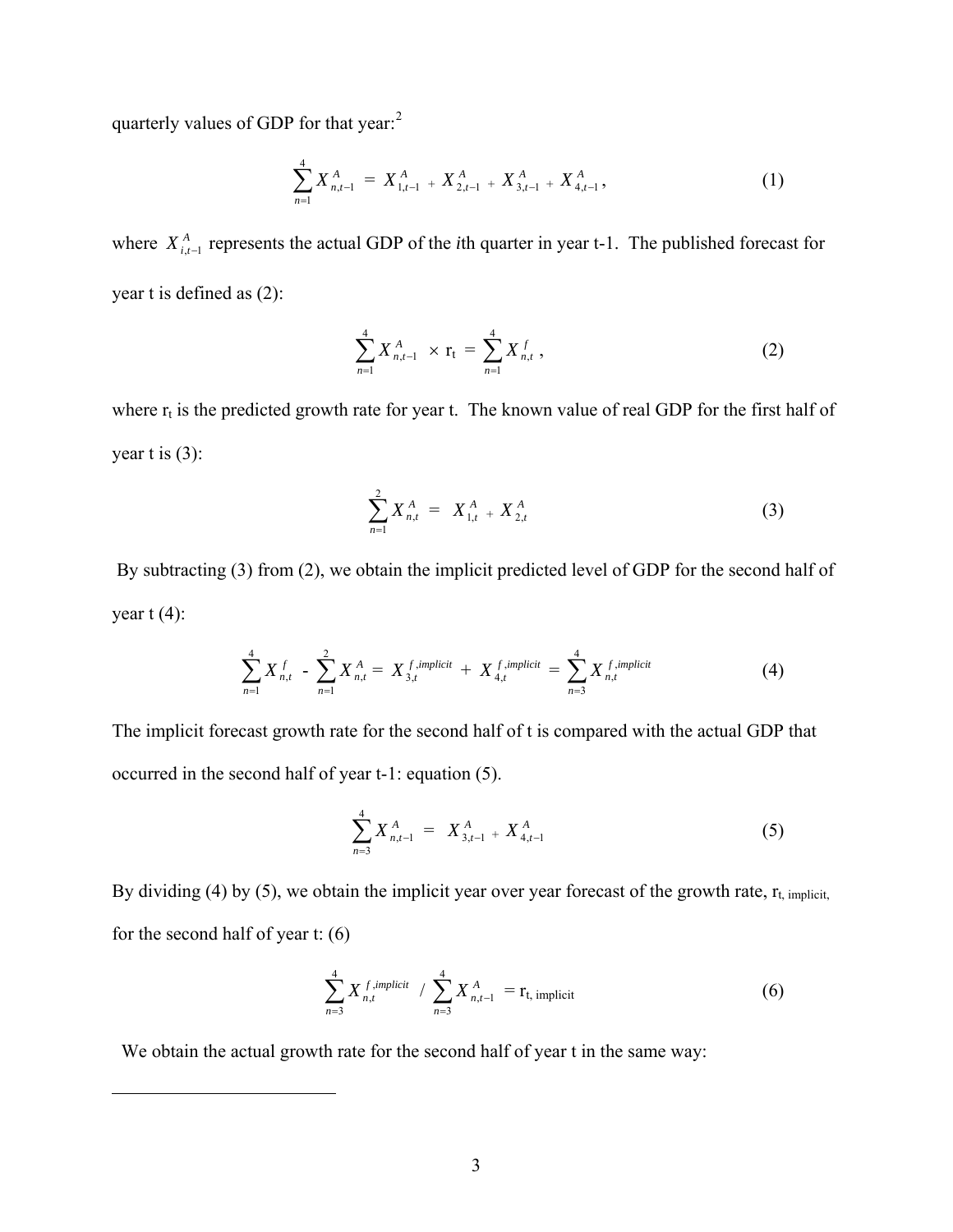$$
\sum_{n=3}^{4} X_{n,t}^{A} = X_{3,t}^{A} + X_{4,t}^{A}
$$
 (7)

where  $X_{i,t}^A$  is the actual GDP in the *i*th quarter of t. The actual year over year growth rate, for the second half of the year, is (8):

$$
\sum_{n=3}^{4} X_{n,t}^{A} / \sum_{n=3}^{4} X_{n,t-1}^{A} = r_{t, actual}
$$
 (8)

The error of the implicit forecast for the second half of year t is: (9)

$$
\varepsilon_t = r_{t, \text{ implicit}} - r_{t, \text{actual}} \tag{9}
$$

#### **II – Data Description: Japanese Forecasts**

The forecasts were obtained from Prof. Ashiya and are similar to those that he examined. (Ashiya 2005, 2006, 2007).<sup>[3](#page-4-0)</sup> Since 1987, Japanese GDP forecasts have been published by Toyo Keizai Inc in the January or February issues of "Monthly Statistics" (Tokei Geppo). The number of yearly observations varies from 39 to 69. These forecasts are for both the current fiscal year and the next fiscal year. Only the current year forecasts for the fiscal years 1987-2003 are relevant for this analysis of implicit forecasts.

#### **III – Results**

<span id="page-4-0"></span><u>.</u>

 This section presents the results about the accuracy of the Japanese implicit forecasts. The magnitude of the errors, a benchmark comparison, and a rationality test are all presented. We also determine whether there is a consensus among the forecasters.

### A. Forecast Errors, Benchmark Comparison, and Rationality

 Table 1 shows the differences in the magnitude of the forecast errors between (a) the current year forecast made with a six month lead when the known information for the year is not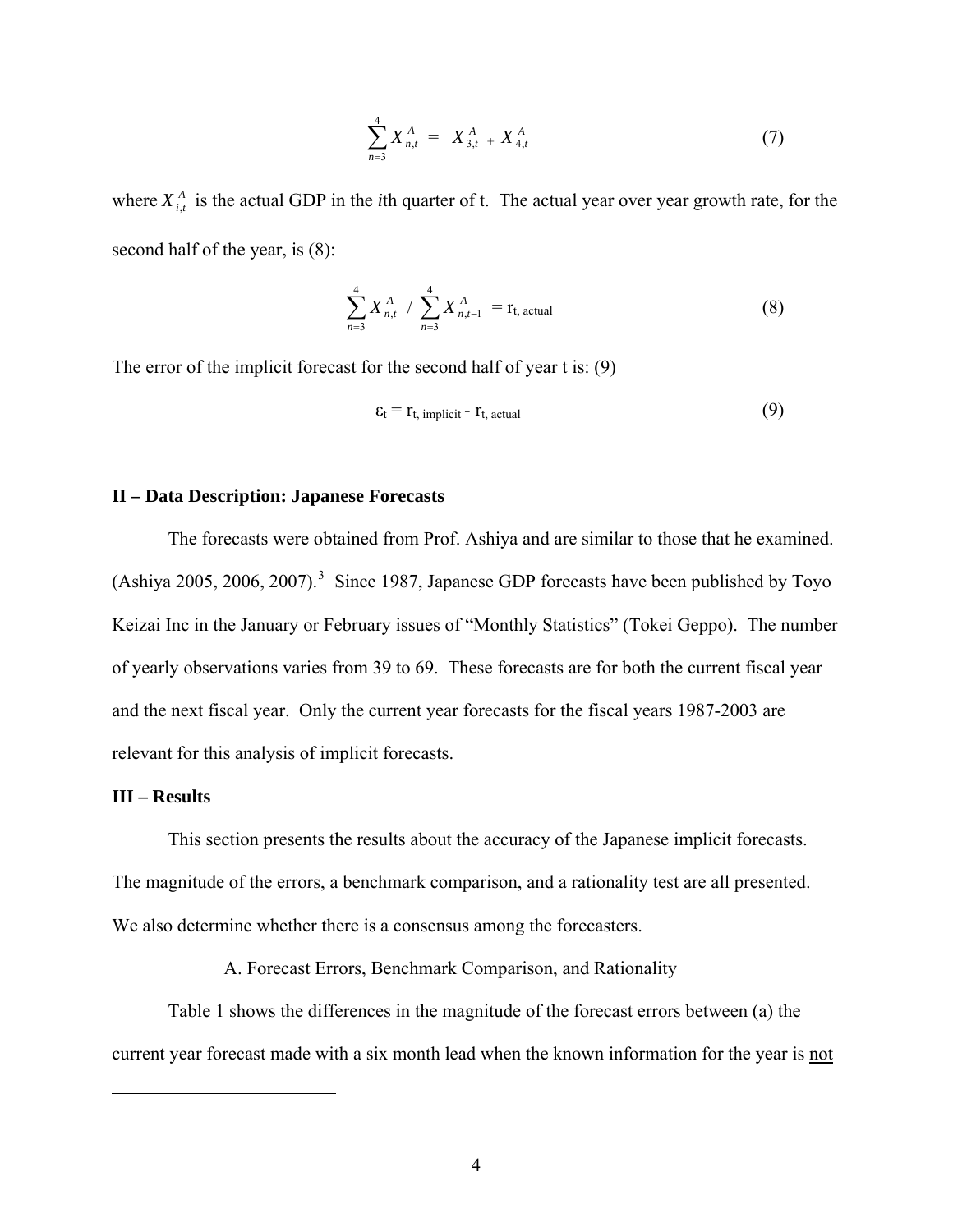taken into account and (b) the implicit six month prediction for the second half of the year. In the first instance, the mean absolute error is 26% of the mean absolute change, whereas it is 78% in the latter case. Similarly, Theil's U coefficient increases but is still less than 1, i.e. the implicit forecasts are better than naïve predictions. *However, the large differences in the results clearly indicate the necessity of accounting for known information when evaluating current year forecasts.* 

 Because the consensus forecasts were better than naïve predictions, we also tested whether they were biased. The necessary condition for the absence of bias is that the mean forecast error be zero. (Holden and Peel, 1990) This null was not rejected at the 5% significance  $level.<sup>4</sup>$  $level.<sup>4</sup>$  $level.<sup>4</sup>$ 

#### B – Is There a Consensus Among Forecasters?

#### 1. Determining Consensus

<span id="page-5-0"></span><u>.</u>

The previous analyses examined the characteristics of the mean forecasts for each year within the sample period. We now determine whether in each year there is a consensus among the forecasters about the rate of growth of real GDP. Frequently, it is assumed that the mean of a distribution of forecasts represent a consensus. This use of the mean as a measure of central location of the forecasts, however, was adopted without determining the precise meaning of "consensus." It was for this reason that Schnader and Stekler (SS, 1991) and Kolb and Stekler (1996) developed a statistical procedure for testing whether a consensus exists.

 We will use the method of SS to test for the presence of a consensus. SS argue that a "consensus would exist if the forecasts were relatively close to and resembled each other." A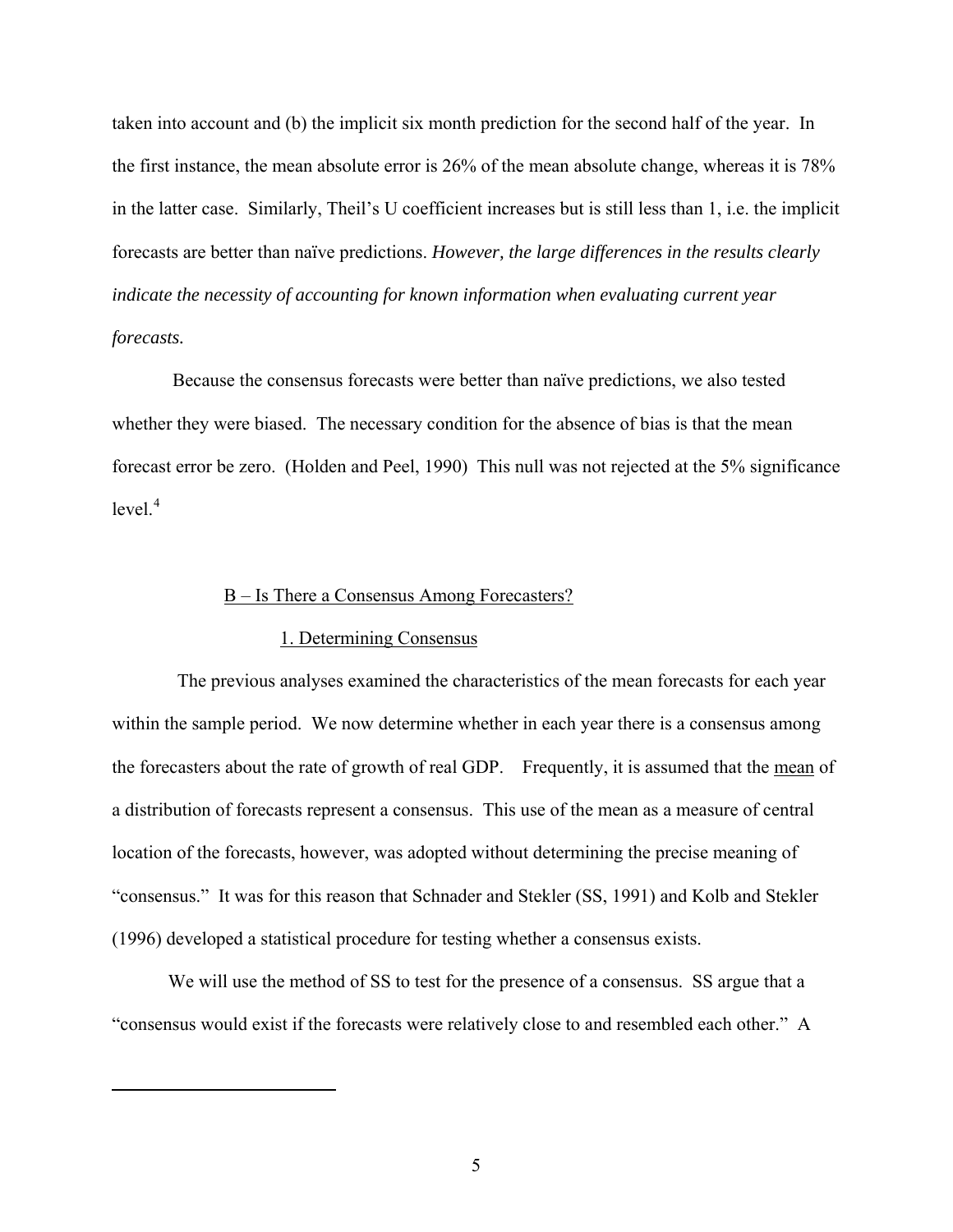bimodal distribution implies at least two distinct collective opinions, indicating that there is no consensus. Unimodality, on the other hand, is a necessary but not sufficient condition. This is because the distribution of forecasts should be symmetric and relatively peaked when there is a consensus. An example would be a normal distribution.

If a distribution is not normal, it might be either more skewed, or more peaked or flatter. If a distribution is symmetrical but more peaked, it is leptokurtic. This indicates that most of the forecasts are even more tightly clustered around the mean than they are for the normal distribution, also yielding a consensus.

In both the skewed and the symmetrical platykurtic cases, there is no consensus. This is because the platykurtic distribution is characterized by a flatter top and more abrupt tails than normal. If the distribution of forecasts is unimodal but skewed, there is no consensus because the longer tail of the distribution indicates an identifiable and significant minority opinion about the state of the economy.

The flowchart of this statistical procedure, adopted from SS, is shown in Fig. 1. A test for normality is followed by tests for skewness and then kurtosis if the original distribution is non-normal.

#### 2. Results

 We apply this procedure to the implicit forecasts for each of the 16 years, 1988-2003, to determine whether there was a consensus. Based on the Shapiro-Wilk test, normality was rejected in all cases except for the year 2003. All but five of the non-normal distributions were skewed. The exceptions were 1990, 1992, 1994, 1995, and 1998. The kurtosis test did not reject the existence of a consensus in four of those years. Thus a consensus among the Japanese forecasters existed in only five of the sixteen years in our sample. There was no consensus and

6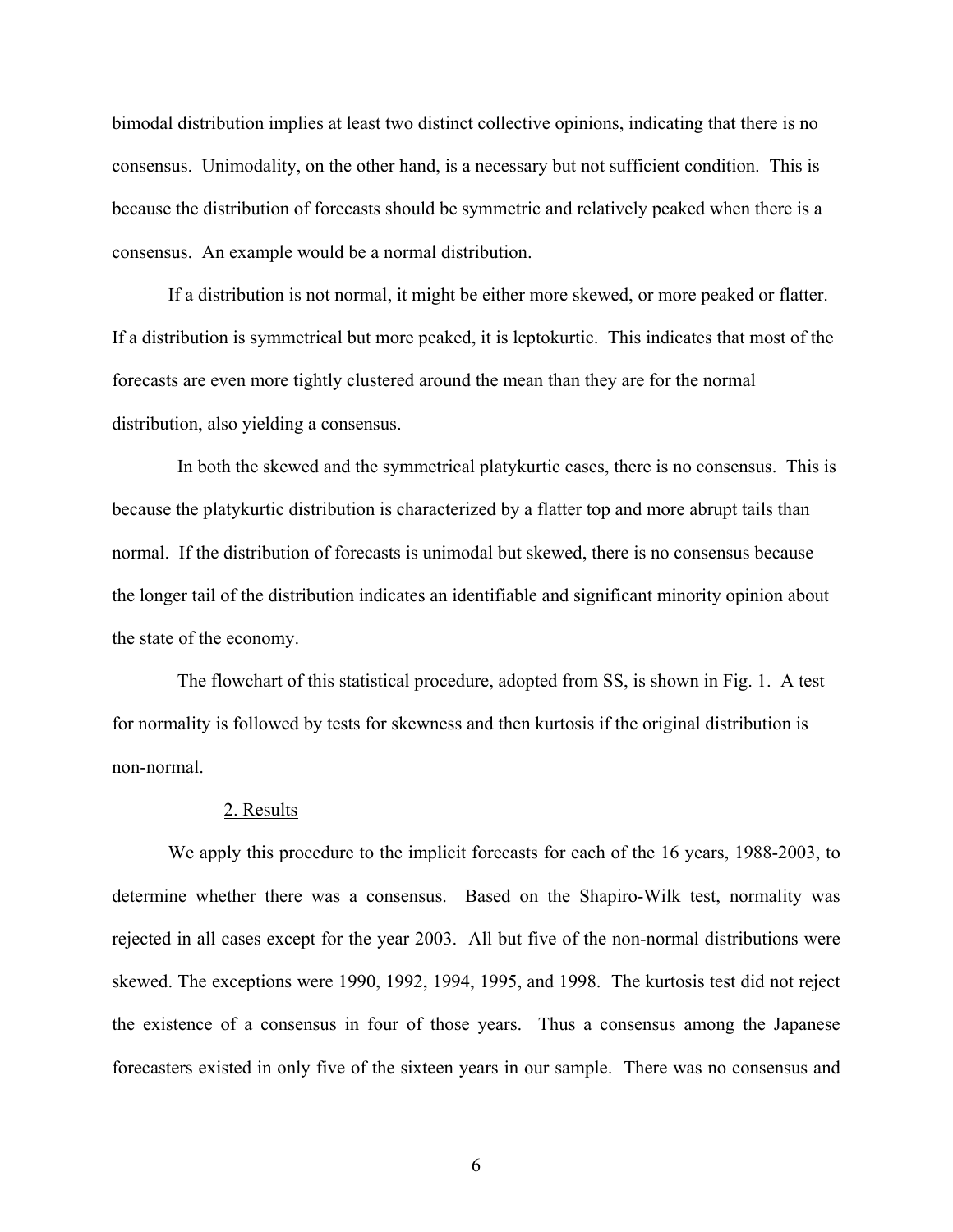the forecasts were divergent because the forecasters had substantially different views about the performance of the Japanese economy in the second half of each of the fiscal years.

This result differs from that of Ashiya (2007) who found that a consensus did not exist in a smaller percentage of annual GDP forecasts. Two factors may explain this difference in the results. First, the two samples were not identical and Ashiya examined the annual forecasts while this paper evaluated the implicit half year predictions.

#### **III. Conclusions**

This paper has developed an approach for evaluating a forecast for the current year that is made during the year. We illustrated that method by calculating the implicit forecast for the second half of a fiscal year conditional on (1) the forecast for the whole year and (2) the information that was available at the time the prediction was made. We applied this method to Japanese forecasts and found that the errors of the implicit forecast value for second half of the year were quite large compared to those for the current-year forecast. We have also found that the Japanese forecasts did not represent a consensus in most years, primarily due to their divergent outlooks for the second half year.

These results confirm our hypothesis that evaluations of the current-year forecast, as though it were one that had a six month horizon, may not provide accurate information on forecasters' true ability because the information about the first half year is already known. The implicit forecast therefore enables us to evaluate forecaster accuracy by eliminating known information that has been incorporated into the estimate. We hope that this new technique of evaluating forecasts will improve macroeconomic forecasting performance.

7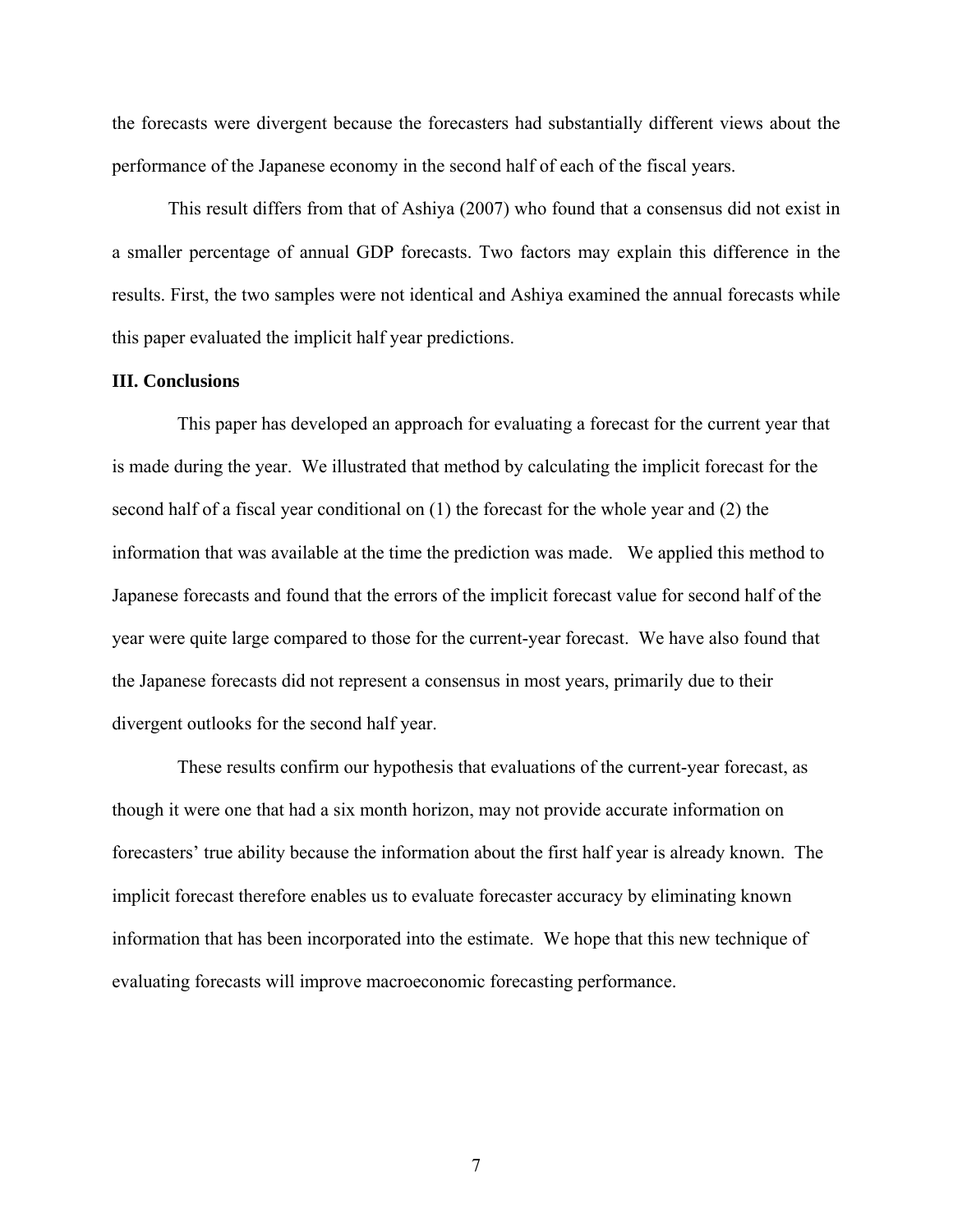

Fig. 1. Is there a consensus?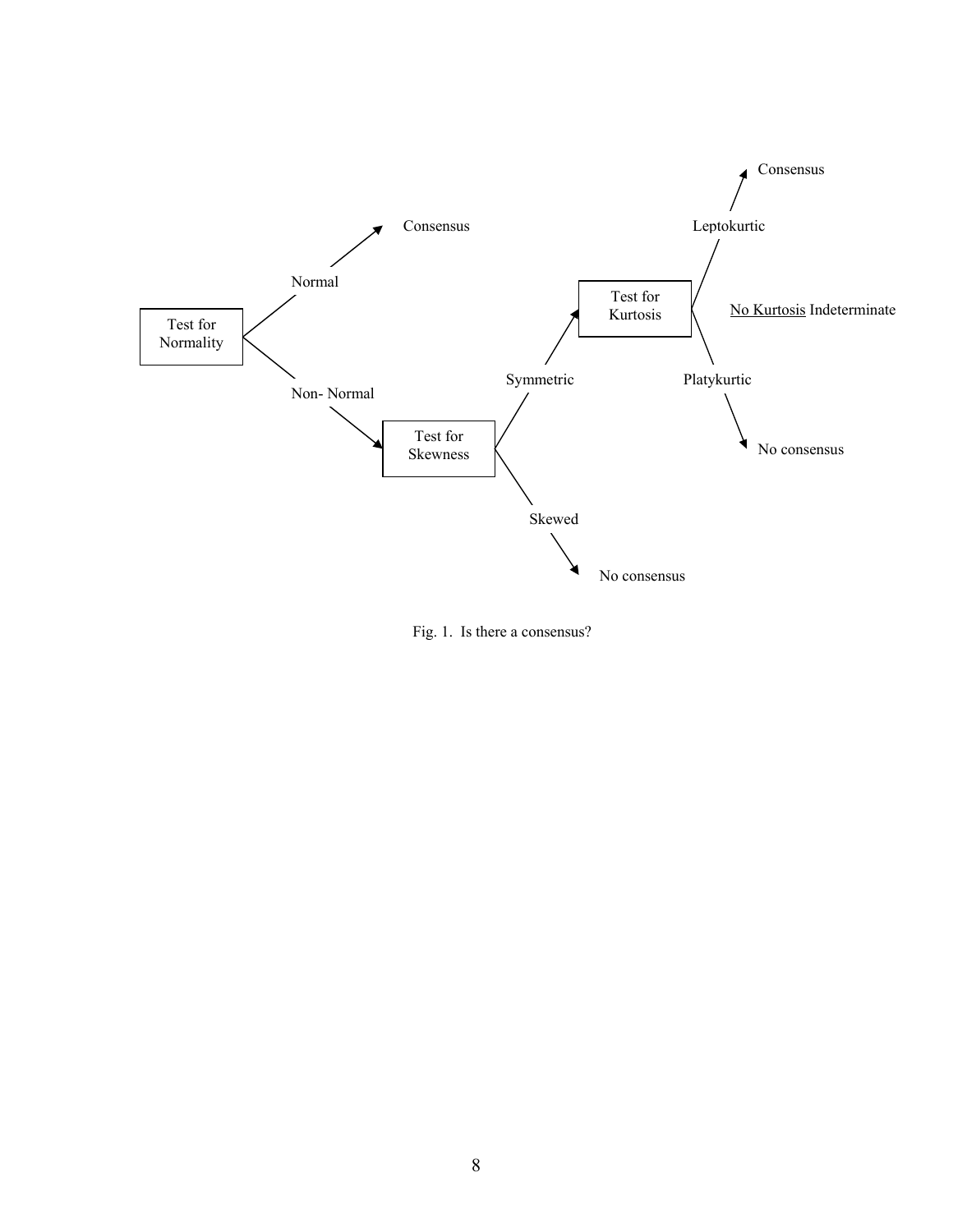## Table 1 Errors of Yearly and Implicit Half Year Forecasts

|                      | Yearly | Implicit Half Year |
|----------------------|--------|--------------------|
| Mean Absolute Error  | 0.59   | 1.92               |
| Mean Absolute Change | 2.26   | 2.45               |
| Theil U Coefficient  | 0.28   | 0.58               |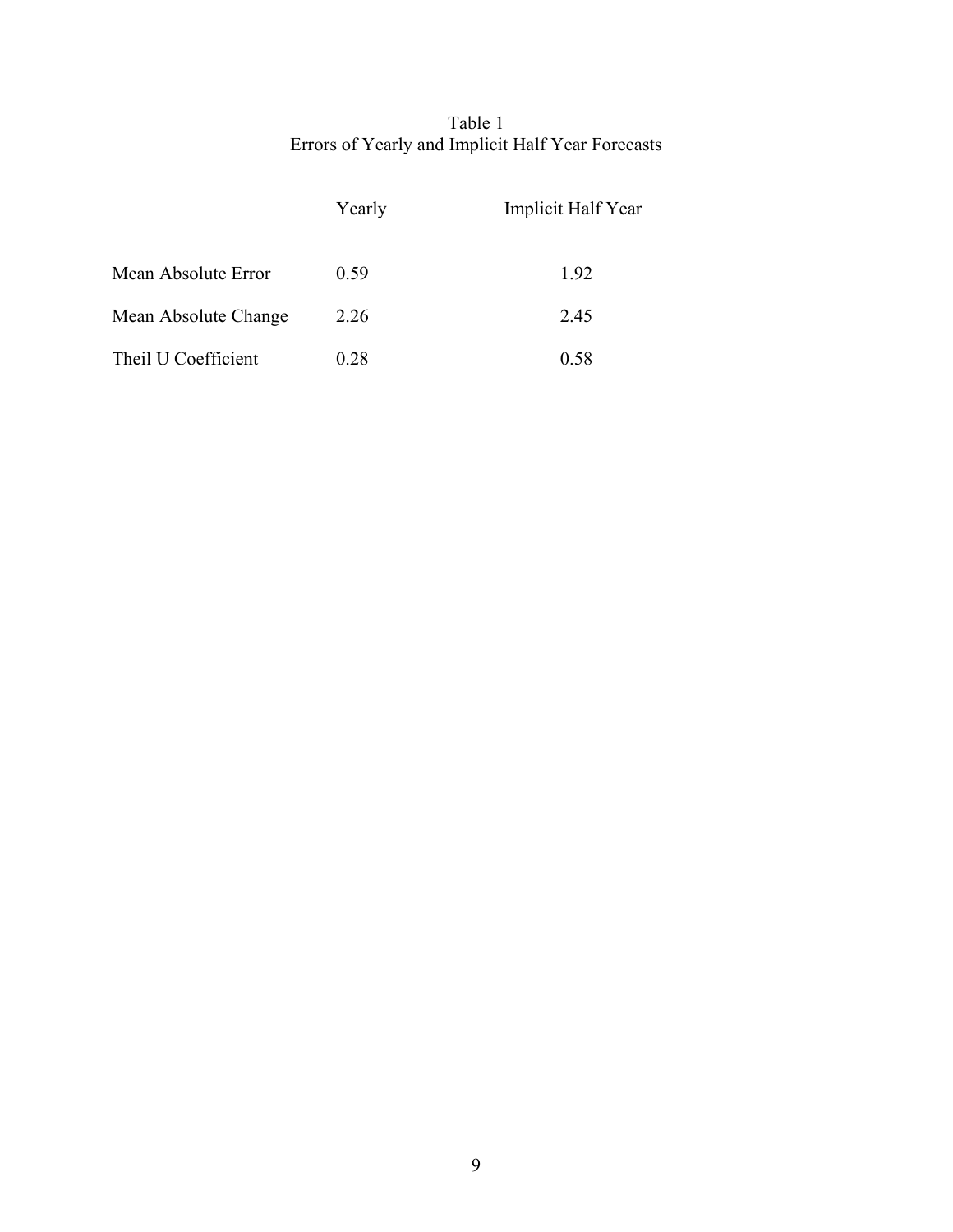### Bibliography

Ashiya, M., (2003), Testing the rationality of Japanese GDP forecasters: the si[gn o](http://www.econ.kyoto-u.ac.jp/%7Eida/3Kenkyuukatudou/4ouyoumicro/2003ouyoumicro/ashiya031120.pdf)f forecast revision matters, Journal of Economic Behavior & Organization, 50, 263-269.

Ashiya, M., (2006), Forecast accuracy and product differentiation of Japanese institutional forecasters, International Journal of Forecasting, 22, 395-401.

Ashiya, M., (2007), Consensus and accuracy of Japanese GDP forecasts, Applied Economics Letters, forthcoming.

Holden K. and Peel D. A., (1990), On testing for unbiasedness and efficiency of forecasts, Manchester School, 58, 120-127.

Kolb, R.A. and Stekler, H.O., (1996), Is there a consensus among financial forecasters? International Journal of Forecasting, 12, 455-464.

Schnader, M.H., Stekler, H.O., (1991), Do consensus forecasts exist? International Journal of Forecasting 7, 165-170.